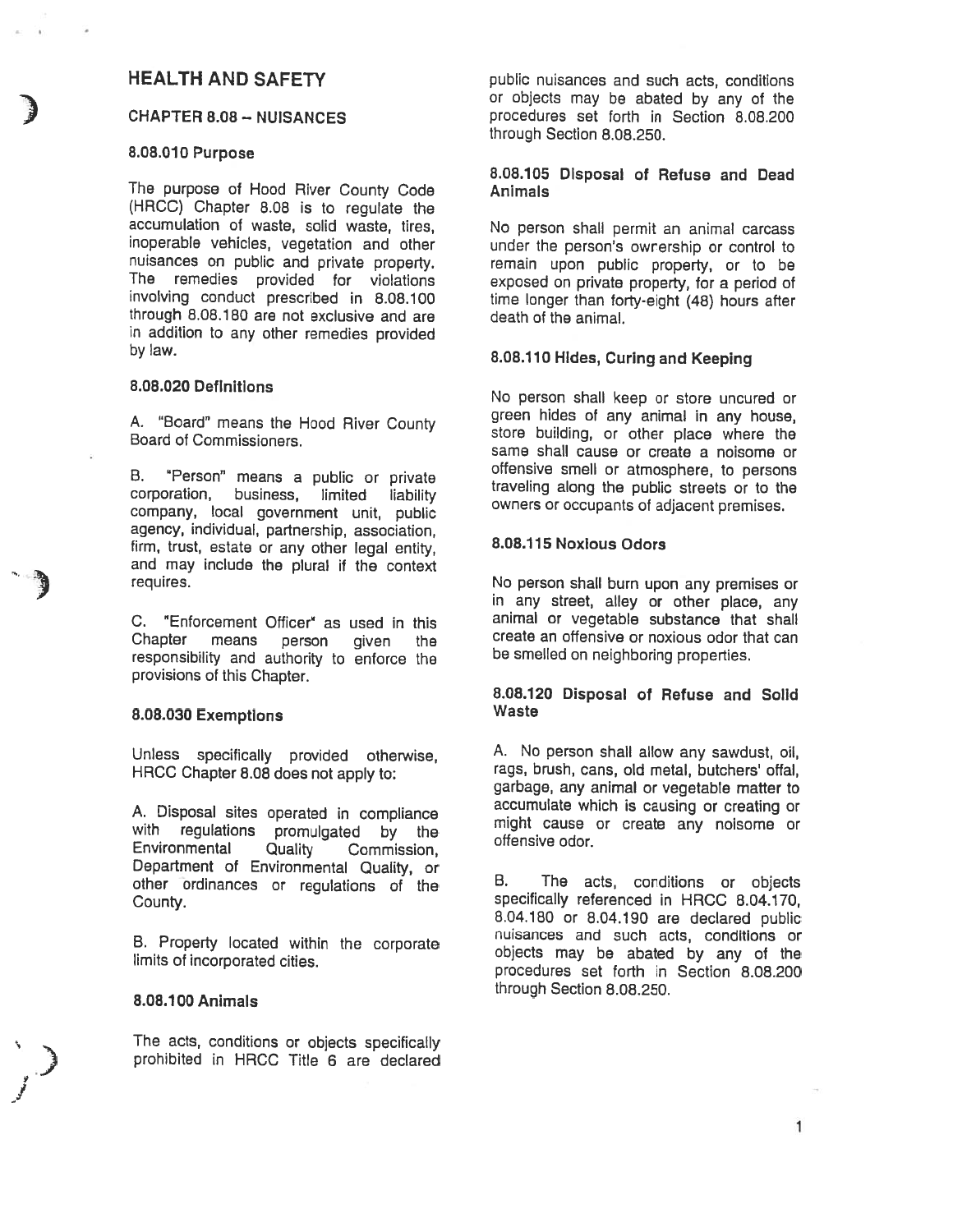No person shall cause, contribute to or allow pollution of <sup>a</sup> body of water, well, spring, stream or drainage ditch by sewage, solid waste, industrial wastes or other substances <sup>p</sup>laced in or near the water in <sup>a</sup> manner that will or would tend to have <sup>a</sup> polluting effect of the water.

## 8.08.1 <sup>30</sup> Unsanitary On-Site Sewage Treatment and Disposal System

It is unlawful for <sup>a</sup> person to permit or allow to be kept cesspools, septic tanks or on-site sewage treatment and disposal systems that are in an unsanitary condition, which cause an offensive odor or which create <sup>a</sup> public health hazard.

## 8.08.135 Tracked-out Mud and Dirt

No person shall track-out mud, dirt or other debris from private or public lands onto public roads without taking reasonable precautions to preven<sup>t</sup> mud, dirt or debris from becoming airborne or washing off the site. These precautions shall include promp<sup>t</sup> removal of such material from the paved road surfaces and such other precautions including, but not necessarily limited to, the conditions listed below. The County may require the imposition of building permit conditions for the prevention of track-out. Conditions imposed may include, but are not limited to the following:

A. The posting of <sup>a</sup> bond sufficient to assure available funds for roadway cleanup by the County if the contractor or permittee is negligent in cleanup of adjacent public roadways.

B. Street sweeping, vacuuming or other means of removing track-out material from public roadways.

C. Installation of wheel washers at exits of major construction sites.

D. Use of temporary or permanen<sup>t</sup> barricades to keep traffic off unpaved areas.

E. Require graveling of access roads on

F. Limit the use of public roadways by vehicles.

I

**y** 

G. Issue stop-work order if track-out occurs and is not promptly corrected. A violation of <sup>a</sup> stop-work order shall be considered <sup>a</sup> violation of this section. A stop-work order issued pursuan<sup>t</sup> to this section shall be posted at the work site and delivered personally or by certified mail to an alleged violator.

14. For access to property, paving of the entry way or driveway for its entire length or <sup>a</sup> distance of 50 feet, whichever is shorter.

## 8.08.1 40 Abandoned Refrigerators

No person shall leave in <sup>a</sup> <sup>p</sup>lace accessible to children, an abandoned or discarded icebox, refrigerator or similar container without first removing the door, unless the same has <sup>a</sup> magnetic catch or similar catch which can easily be opene<sup>d</sup> from the inside.

#### 8.08.145 Noxious Weeds

A. No person shall cause or contribute to the growth or existence of noxious weeds on any private or public property.

B. <sup>A</sup> "noxious weed" is any weed designated as noxious by the state of Oregon or by the Board.

## 8.08.150 Trees and Hedges

No owner or person in charge of property that abuts upon <sup>a</sup> street or public sidewalk shall permit trees, bushes or hedges on such property to interfere with street or sidewalk traffic.

## 8.08.155 Unnecessary Noise

The acts, conditions or objects specifically referenced in HRCC Chapter 8.12 are declared public nuisances and such acts, conditions or objects may be abated by any of the procedures set forth in Section 8.08.200 through Section 8.08.250.

2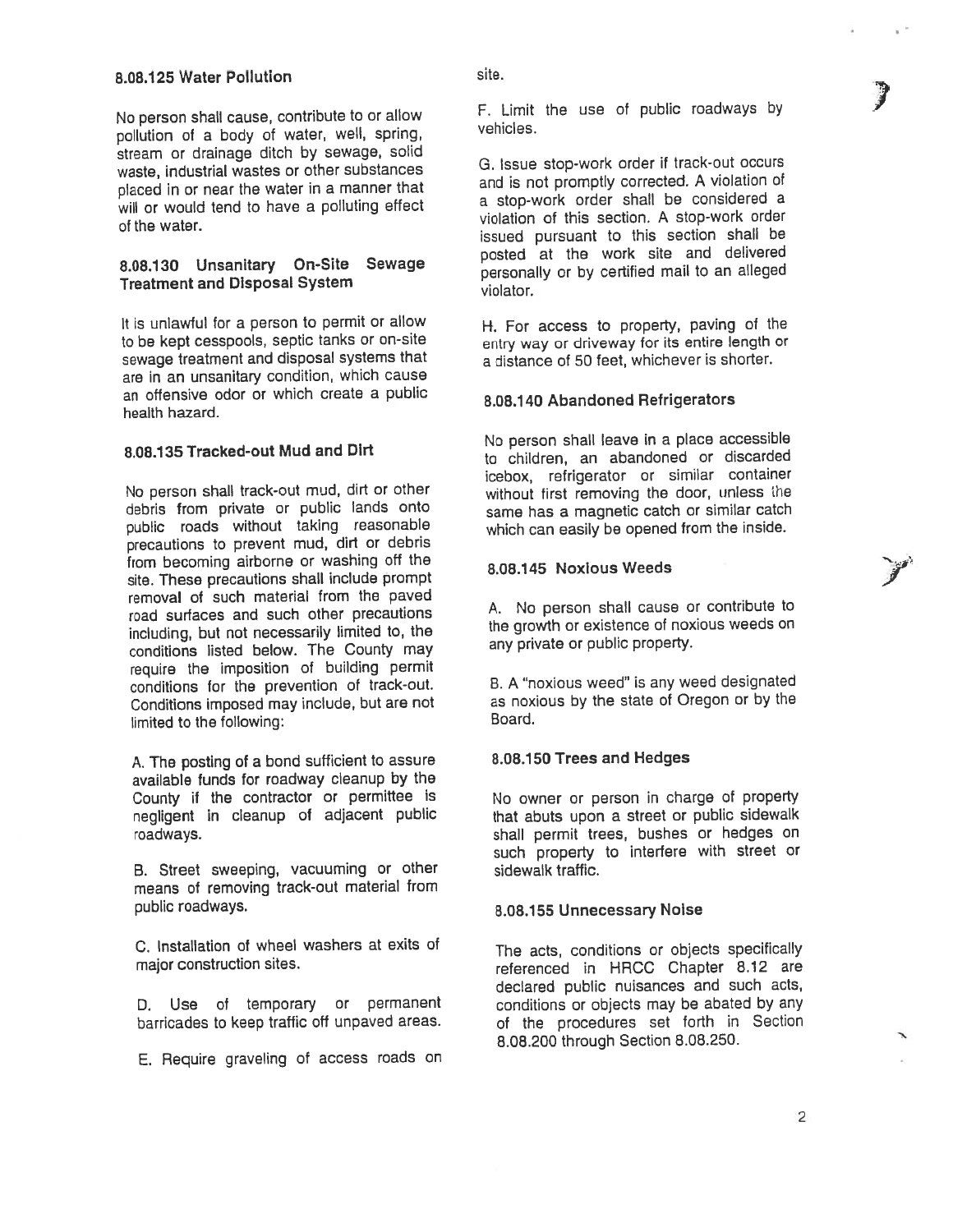#### 8.08.160 NotIces and Advertisements

A. No person shall affix or cause to be affixed <sup>a</sup> placard, bill, advertisement or poster upon real or personal property, public or private, without first securing permission from the owner or person in control of the property. This section shall not be construed as an amendment to or <sup>a</sup> repeal of any regulation now or hereafter adopted by the County regulating the use and location of signs and advertising.

B. No person shall scatter, distribute or cause to be scattered or distributed on public or private property any placards, advertisements, or other similar materials.

C. This section does not prohibit the distribution of advertising materials during <sup>a</sup> parade or approved public gathering.

#### 8.08.1 65 Junk

الي المنابع<br>المنابع<br>المنابع

)<br>أمر

A. "Junk" is defined to be any old, used or secondhand materials of any kind, including, without limitation, cloth, rags, clothing, paper, rubbish, bottles, rubber, iron, tires, brass, copper, or other metal, furniture, refrigerators, freezers, all other appliances, the parts of used motor vehicles, machines, apparatuses and contrivances, and parts thereof, which are not in use, any used building material, boards or other lumber, cement blocks, bricks, or brick bats, or other secondhand building material, or any discarded machinery, tractors, trucks, or automobiles, or any other article or thing commonly known and classified as junk.

B. It is unlawful for any person to keep any junk on any lot or premises within the County, or in <sup>a</sup> building that is not wholly or entirely enclosed excep<sup>t</sup> doors used for ingress and egress. It is unlawful for any person, their agen<sup>t</sup> or employee, to keep any junk on any street or other public property.

C. The Board may approve <sup>a</sup> storage device which may be used on private land that is not entirely enclosed in <sup>a</sup> building, if, in the Board's opinion, it provides sufficient protection from odors, waste materials, waste liquids, oils, fats and flies.

D. The provisions of this chapter shall not apply to junk kept in <sup>a</sup> duly licensed junk yard, or automobile wrecking or salvage yard or industries which use scrap steel, used equipment, or similar items in connection with the industrial enterprise.

#### 8.08.170 Inoperable Vehicles

A. An "inoperable vehicle" is defined to be <sup>a</sup> vehicle which:

1. Has been left on private property for more than 30 days;

2. Has broken or missing window(s); or broken or missing windshield; or <sup>a</sup> missing wheel(s), or <sup>a</sup> missing tire(s); or lacks an engine or will not run; or lacks <sup>a</sup> transmission or the transmission is inoperable; and

3. Has <sup>a</sup> market value as <sup>a</sup> motor vehicle of less than \$750 and the vehicle is over three years old.

4. For purposes of this section, <sup>a</sup> showing that the vehicle(s) in question is unlicensed and, if operated on <sup>a</sup> public highway of this state, would be in violation of one or more of the provisions of ORS 815.100 through 815.305 and ORS 816.320 through 816.370 (1985 Replacement Parts), constitutes <sup>a</sup> rebuttable presumption that it is inoperable.

B. The following things, practices or conditions shall constitute <sup>a</sup> nuisance and no person responsible shall cause or permit such condition to exist:

Storing or permitting to be stored in excess of 90 days within any consecutive 12 month period an unregistered or inoperable vehicle or portion thereof at any one time on any property unless the vehicle is completely enclosed within <sup>a</sup> building, or is not visible from any public way and is located more than 200 feet from any property line, or unless it is stored on the premises of <sup>a</sup> business enterprise dealing in used vehicles lawfully conducted within the County.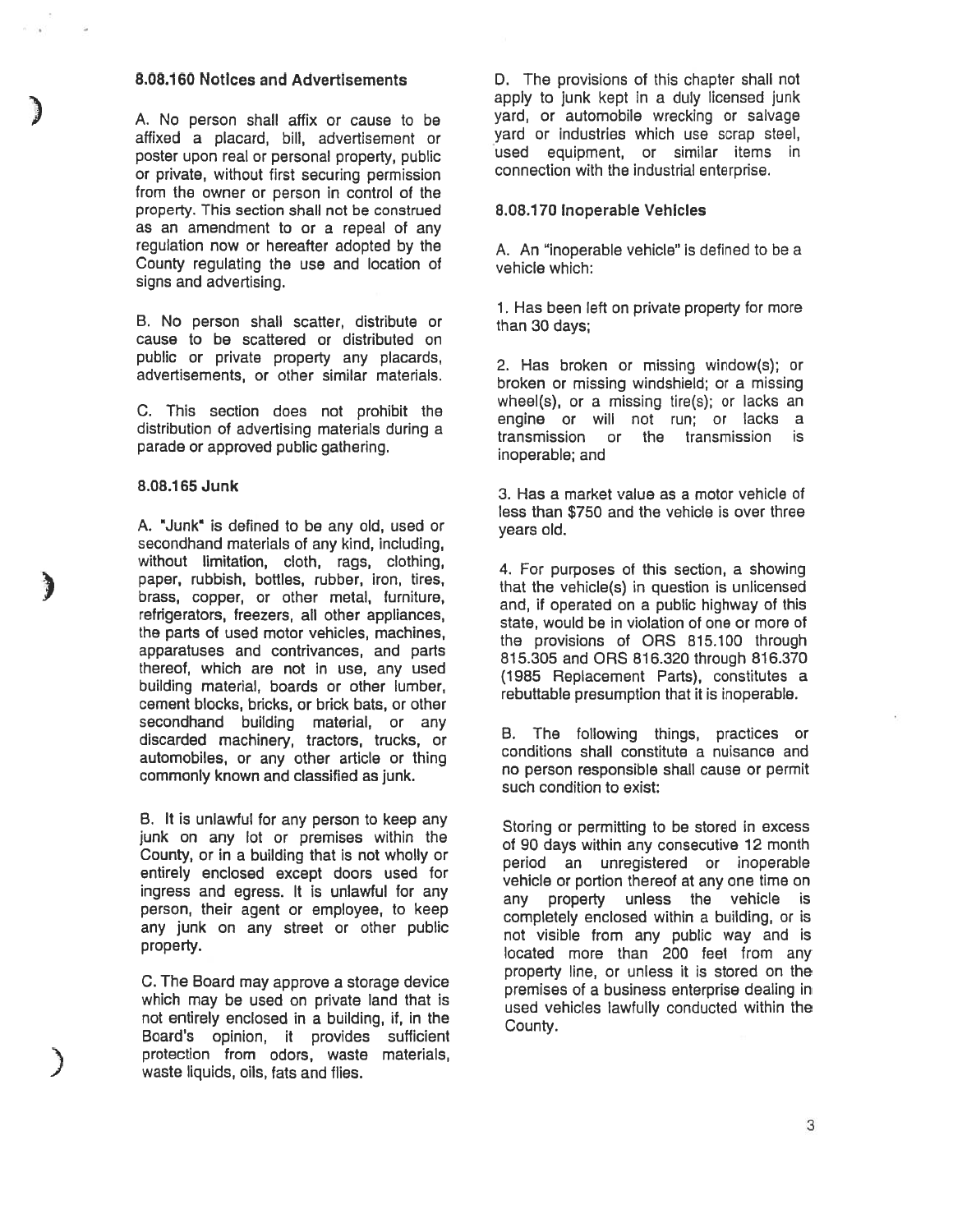No person shall allow or permit the accumulation of discarded tire casings that is not demonstrably par<sup>t</sup> of <sup>a</sup> short-term storage for commercial tire recapping or tire retail business or authorized landfill. Shortterm storage shall not exceed <sup>a</sup> period of ninety (90) days.

## 8.08.180 Declaration of Nuisance and General Nuisance

A. The acts, conditions or objects specifically enumerated and defined in Section 8.08.100 through Section 8.08.180 are declared public nuisances and such acts, conditions, or objects may be abated by any of the procedures set forth in Section 8.08.200 through Section 8.08.250 below.

B. In addition to the nuisances specifically enumerated within this chapter, every other thing, substance, or act which is determined by the Board to be injurious or detrimental to the public health, safety or welfare of the County is declared <sup>a</sup> nuisance and may be abated as provided in this chapter.

## 8.08.200 Abatement Enforcement

A. In general, the County Administrator, or the Administrator's designee, is Enforcement Officer and has the authority and responsibility for enforcement of this Chapter, excep<sup>t</sup> as otherwise required or designated by state law.

B. The person charged with this authority and responsibility shall have the authority to investigate potential nuisances, administer oaths, certify all official acts, subpoena, require the attendance of witnesses at public hearings before the Board, require the production of documents and take the testimony of any person by deposition.

## 8.08.210 Abatement Notice

A. Upon determination by the Enforcement Officer that <sup>a</sup> nuisance as defined in this chapter or any ordinance of the County exists, the Enforcement Officer shall make reasonable efforts to notify the owner of the nuisance. Notification may be given as follows:

**)** 

)<br>)<br>)

الي.<br>أن المراكز

1. personally delivering the notice to the owner or person in charge of the property;

2. posting the notice on the premises where the nuisance exists; or

3. mailing the notice by first class mail and registered or certified mail, postage prepaid, to the owner or person in charge of the property at that person's last known address.

B. The notice to abate shall contain:

1. <sup>A</sup> description of the real property, by street address or otherwise, on which the nuisance exists;

2. A description of the nuisance;

.3. At the Enfr'rcement Officer's discretion, <sup>a</sup> direcion to (a) abate the nuisance within ten (10) days of the date of the notice, or (b) meet with the Enforcement Officer to formulate <sup>a</sup> <sup>p</sup>lan for abatement within ten (10) days from the date of the notice;

4. A statement that, unless the nuisance is removed, the County may abate the nuisance and the cost of abatement and any overhead or penalties charged shall be <sup>a</sup> lien against the property;

5. A statement that the owner or other person in charge of the property may protest the abatement by <sup>g</sup>iving written notice to the County Administrator within ten (10) days from the date of the notice.

D. Upon completion of the delivery, posting or mailing of notice, the person providing notice shall execute and file with the County Administrator <sup>a</sup> certificate stating the method and date of notice.

E. An error in the name or address of the owner or person in charge of the property or the use of <sup>a</sup> name other than that of the owner or other person shall not make the notice void and in such <sup>a</sup> case the posted notice shall be sufficient.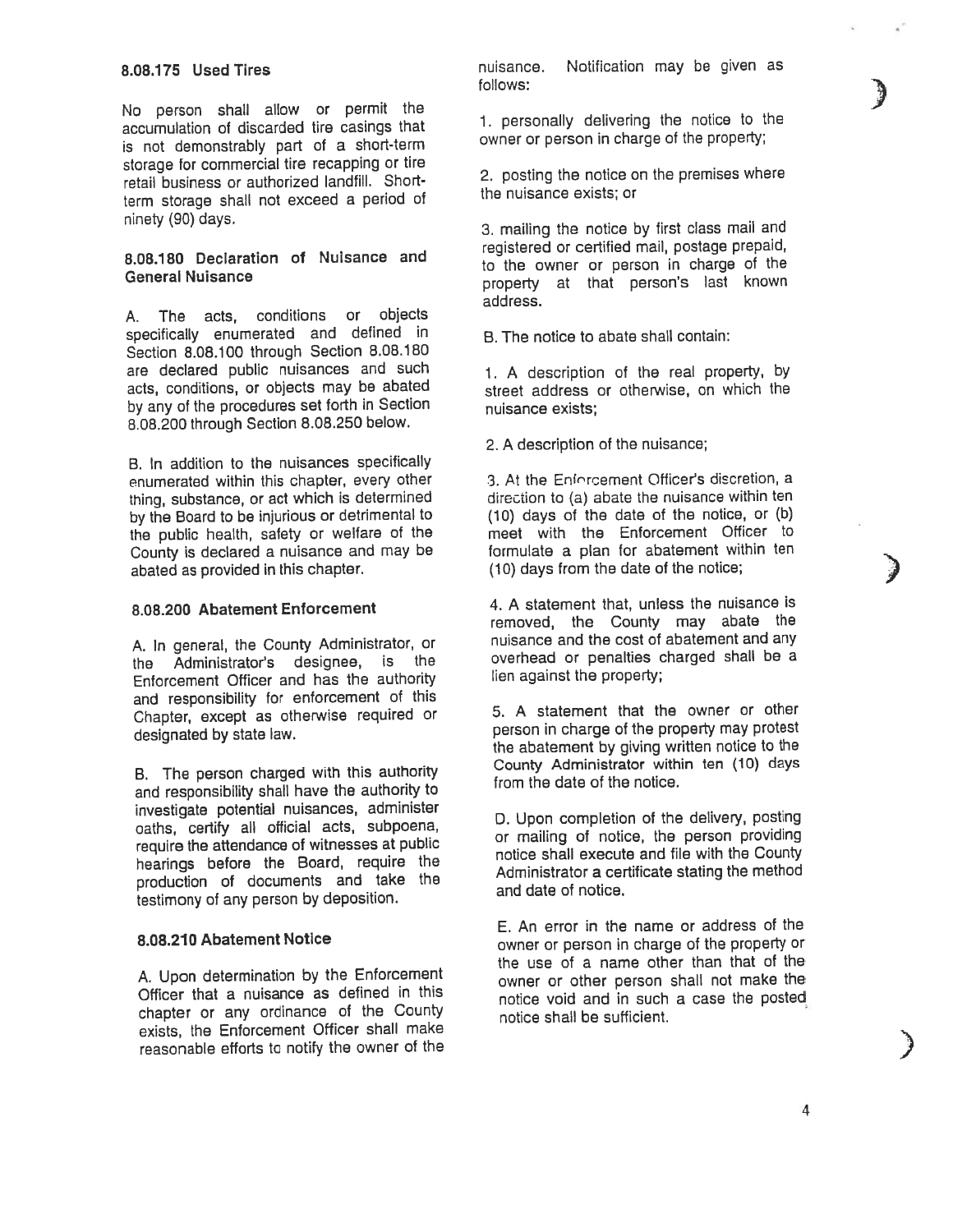## 8.08.220 Abatement

A. Within ten (10) days after the County provides notice, the owner or person in charge of the property shall show that no nuisance exists; or as the notice directs, (1) remove the nuisance, or (2) meet with the enforcement officer to formulate <sup>a</sup> <sup>p</sup>lan of abatement that is acceptable to the County.

B. The owner or person in charge protesting that no nuisance exists shall file with the County Administrator <sup>a</sup> written statement that shall specify the basis for so protesting.

C. The statement shall be referred to the Board. At the time set for consideration of the abatement, the owner or other person may appear and be heard by the Board, and the Board shall thereupon determine whether or not <sup>a</sup> nuisance in fact exists, and the determination shall be entered in the official minutes of the Board. Board determination shall be required only in those cases where <sup>a</sup> written statement has been filed as provided.

D. If the Board determines that <sup>a</sup> nuisance does in fact exist, the owner or other person shall within ten (10) days after the Board determination (1) abate the nuisance, or (2) meet with the Enforcement Officer to formulate <sup>a</sup> plan for abatement.

# 8.08.230 Abatement - By County

)

3

A. If, within the time allowed, the nuisance has not been abated by the owner or person in charge of the property, the Enforcement Officer may cause the nuisance to be abated.

B. The Enforcement Officer or the Officer's designee has the right at reasonable times to enter into or upon property to investigate or cause the removal of <sup>a</sup> nuisance. This shall not be considered trespass.

C. The Enforcement Officer shall keep an accurate record of the expense incurred by the County in abating the nuisance and shall<br>include therein an additional surcharge of fifty percent (50%) of the expense for administrative overhead and civil penalty.

## 8.08.240 Cost Assessment

A. The Enforcement Officer, by <sup>a</sup> method listed in 8.08.210 <sup>A</sup> <sup>1</sup> —3, shall <sup>g</sup>ive the cost assessment notice. The notice shall include:

1. The total cost of abatement including the administrative overhead and civil penalty;

2. That the cost as indicated will be assessed to and become <sup>a</sup> lien against the property unless paid within thirty (30) days from the date of the notice;

3. That if the owner or person in charge of the property objects to the cost of the abatement as indicated, an objection must be filed with the County Administrator not more than ten (10) days from the date of the notice.

B. If an objection is filed, the Board, in the regular course of business, shall hear the objection and determine the costs to be assessed.

C. If the costs of the abatement are not paid within thirty (30) days from the date of the notice, an assessment of the costs as stated or as determined by the Board shall be made by resolution and shall thereupon be recorded and, upon such entry being made, shall constitute a lien upon the property from which the nuisance was removed or abated.

D. The lien shall be enforced through the County Budget and Finance Department and shall bear interest at the rate of six percent per year. The interest shall commence to run from the date of entry of the lien in the lien docket.

E. The lien provided for shall be foreclosed in the manner as prescribed by state law for the enforcement of liens and collection of assessments for local governmental entities and municipal corporations.

F. An error in the name of the owner or person in charge of the property shall not void the assessment nor will <sup>a</sup> failure to receive the notice of the proposed assessment render the assessment void, but it shall remain <sup>a</sup> valid lien against the property.